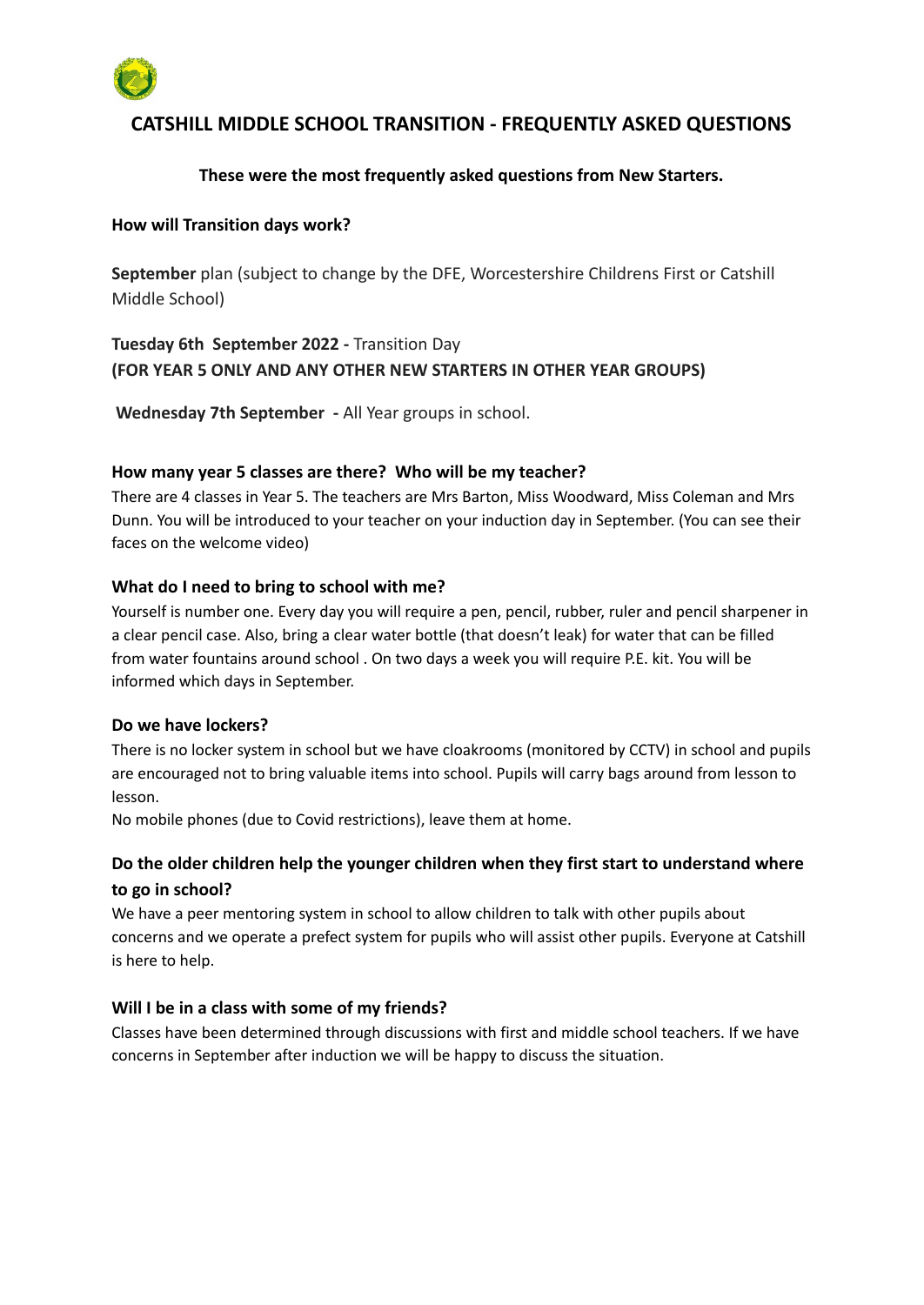

#### **What subjects will we be learning in year 5 ?**

Pupils will be taught the full range of subjects in the national curriculum and will be taught by subject specialists. E.g. Science in the laboratory, Art and DT in specialist areas.

## **Do you have the same class groups for registration and all lessons or do you have a registration group then different class groups for lessons?**

Most subjects will be taught in class groups except for English and Maths which will be taught in sets.

#### **What is the dinner menu like?**

We have 3 options at dinnertime. 1) Bring your own packed lunch 2) Purchase a hot meal 3) Purchase a sandwich, fruit and biscuit. Lunches are usually eaten in the hall. More information is available on the school website.

<https://www.catshill-middle.worcs.sch.uk/parental-information/catering-information>

#### **How many playgrounds are there?**

We have 2 playgrounds, one for Key Stage 2 (Years 5 and 6) and one for Key Stage 3 (Years 7 and 8). The field is also used on a rota system in good weather.

#### **After school activities and trips.**

This section will depend upon restrictions that are in place in September.

Last year clubs included sports (rugby, football, netball, dance, badminton,gymnastics, hockey), Art club, Music clubs and tuition, Drama, Choirs and a language club. Pupils also attended a transition team building day at Blackwell Adventure. This took place for all pupils after a month in school. Regarding clubs, we are happy to source coaches depending on demand for an activity. Music lessons are coordinated in school depending on need.

| <b>The School Day</b><br><b>Pupils arrive by:</b><br><b>Registration:</b> | 8.40am<br>8.45am | At Catshill Middle School we aspire<br>that all children will be in one of the<br>following groups: |
|---------------------------------------------------------------------------|------------------|-----------------------------------------------------------------------------------------------------|
| Period 1:                                                                 | 8.55am           | 100% attender - always rewarded                                                                     |
| Period 2:                                                                 | 9.50am           | Good attender - always recognised                                                                   |
| <b>Break:</b>                                                             | 10.45am          | Improved attender - always encouraged                                                               |
| Period 3:                                                                 | 11.00am          |                                                                                                     |
| Period 4:                                                                 | 11.55am          |                                                                                                     |
| Lunch:                                                                    | 12.50pm          |                                                                                                     |
| <b>Reading Time</b>                                                       |                  | In and on time for                                                                                  |
| and Life Skills:                                                          | 1.30pm           | quarter to nine'                                                                                    |
| Period 5:                                                                 | 2.05pm           |                                                                                                     |
| Assembly/Form Time 3.00pm                                                 |                  |                                                                                                     |
| <b>End of School:</b>                                                     | 3.20pm           |                                                                                                     |

#### **What does a typical day look like I.e. break times, lesson times, end of day etc.?**

#### **Will there be a map to know how to find each classroom?**

On induction days in September you will be shown around the school and given a map to help you. You can always ask an adult or another pupil the way and I'm sure they will be happy to help you. At first the building looks large but you will soon learn where everything is.

# **Can you advise of how we find out about the school bus which I believe runs from Lickey End?**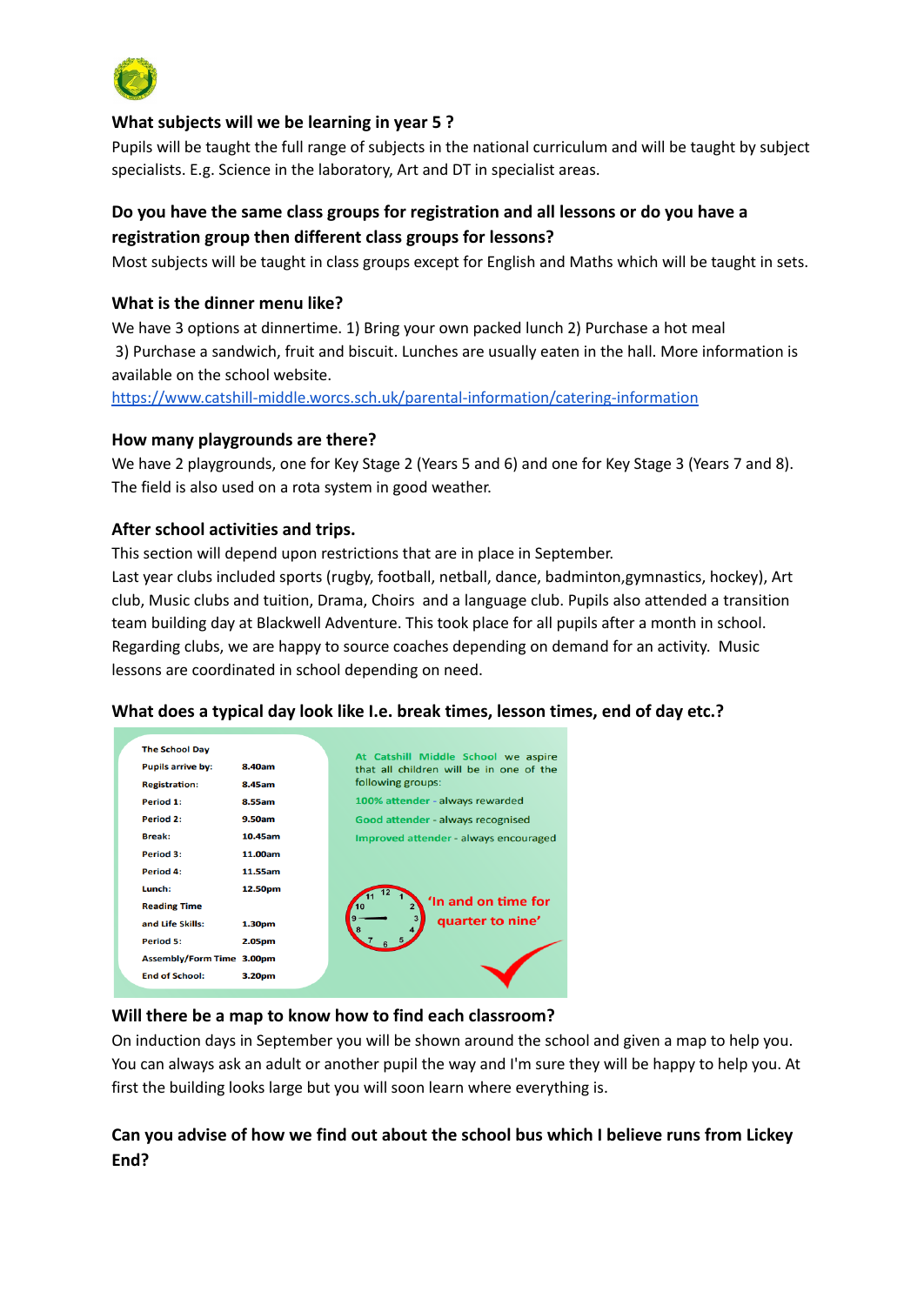

## **PUBLIC BUS**

There is a public bus that runs from Lickey End to Catshill. This service is run by MRD Travel who can be contacted on 01527 875592. The bus leaves Lickey End First School at 8.30am every morning and on the return journey leaves Catshill Middle School at 3.25pm every



afternoon. The cost is £1.00 for a single ticket, £1.80 for a return ticket or £8.00 for a weekly return ticket. If you would like to use this service please contact MRD Travel so they are aware of numbers.

Pupils will be asked to sign a code of conduct if they use the bus. Any other queries should be forwarded to MRD Travel and not the school.

# **We are looking to buy a laptop, what will they be learning to take home to know what type of software will help?**

All children will have a Google account to use in school and for Home Learning. We would suggest a Chromebook would be suitable for work. (Any computer with a browser would also be suitable)

## **My child has a medical condition?**

We have information passed to us re childrens medical conditions but if you would like to speak more to us you can contact Mrs Trigg our first aid coordinator. [easton@catshill-middle.worcs.sch.uk](mailto:easton@catshill-middle.worcs.sch.uk)

## **What uniform do I require?**

A list of uniform you will require is also in the prospectus.



# **If my child struggles to settle in their new setting, what does the school propose to do to help?**

Hopefully this will not be the case but if so we would encourage you to contact your child's class teacher in the first case to see how we may be able to solve the issue. Please phone or email the school office. (Office@catshill-middle.worcs.sch.uk) We will also use epraise to communicate with you.